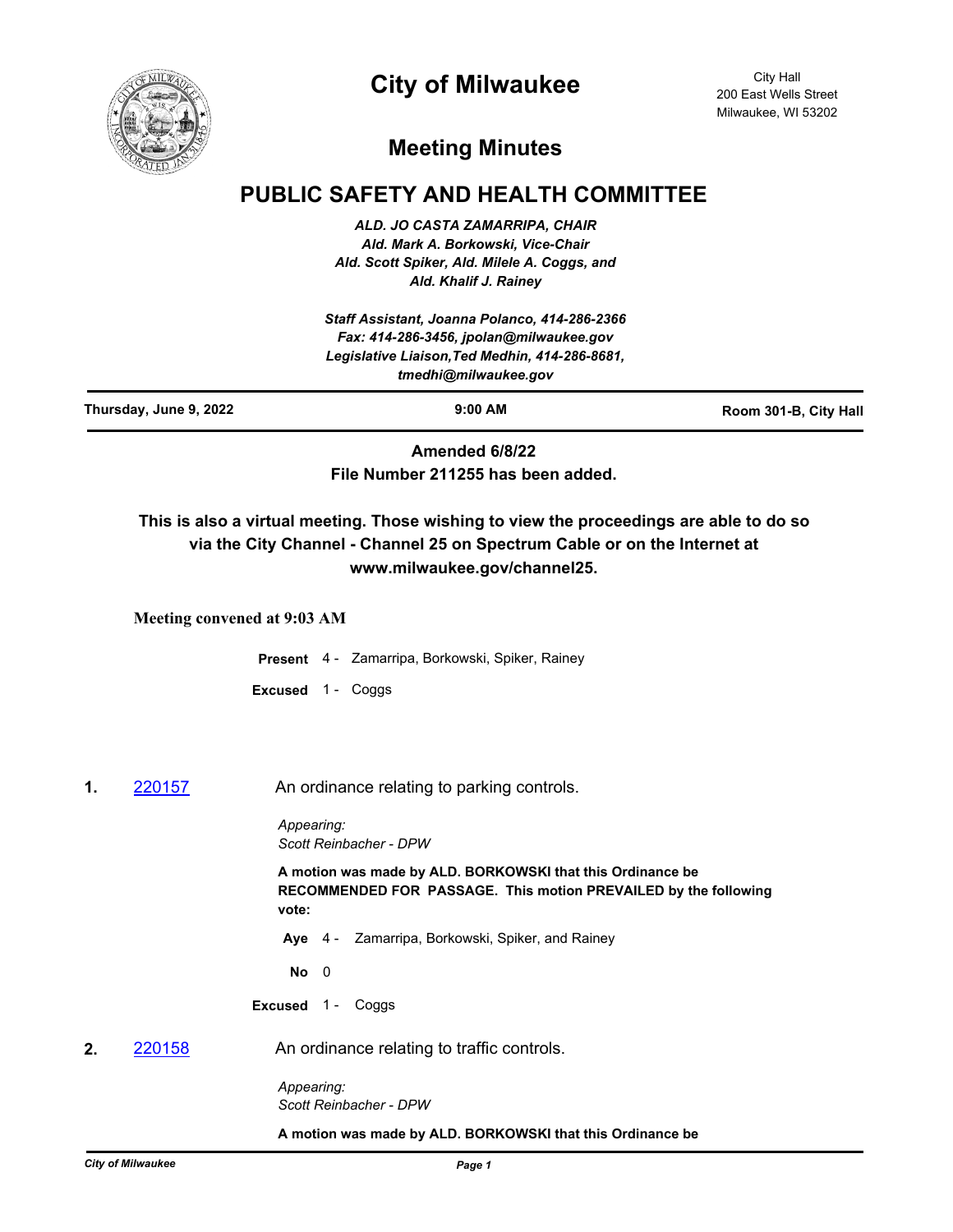|    |        | RECOMMENDED FOR PASSAGE. This motion PREVAILED by the following<br>vote:                                                                                                      |
|----|--------|-------------------------------------------------------------------------------------------------------------------------------------------------------------------------------|
|    |        | Aye 4 - Zamarripa, Borkowski, Spiker, and Rainey                                                                                                                              |
|    |        | No<br>- 0                                                                                                                                                                     |
|    |        | <b>Excused</b> 1 - Coggs                                                                                                                                                      |
| 3. | 220148 | An ordinance relating to municipal off-street parking lots managed by the<br>department of public works - parking services division.                                          |
|    |        | Appearing:<br>Tom Woznick - DPW                                                                                                                                               |
|    |        | A motion was made by ALD. SPIKER that this Ordinance be RECOMMENDED<br>FOR PASSAGE. This motion PREVAILED by the following vote:                                              |
|    |        | Aye 4 - Zamarripa, Borkowski, Spiker, and Rainey                                                                                                                              |
|    |        | No<br>- 0                                                                                                                                                                     |
|    |        | <b>Excused</b> 1 - Coggs                                                                                                                                                      |
| 4. | 220175 | An ordinance relating to firearms determined to have been used in the<br>commission of a crime.                                                                               |
|    |        | Appearing:<br><b>ACA Odalo Ohiku</b>                                                                                                                                          |
|    |        | Sponsor requested this item be held to the call of the Chair.                                                                                                                 |
|    |        | A motion was made by ALD. RAINEY that this Ordinance be HELD TO CALL OF<br>THE CHAIR. This motion PREVAILED by the following vote:                                            |
|    |        | Aye 4 - Zamarripa, Borkowski, Spiker, and Rainey                                                                                                                              |
|    |        | No<br>0                                                                                                                                                                       |
|    |        | <b>Excused</b> 1 - Coggs                                                                                                                                                      |
| 5. | 220144 | Communication from the City Inspector General relating to the Report of<br>Investigation, Allegations of False Statements and Fictitious COVID-19<br>Vaccination Record Card. |
|    |        | Appearing:<br>Ronda Kohlheim - IG<br><b>Nick DeSiato - Chief of Staff MPD</b><br>Leon Todd - F&PC Director                                                                    |
|    |        | A motion was made by ALD. BORKOWSKI that this Communication be HELD<br>TO CALL OF THE CHAIR. This motion PREVAILED by the following vote:                                     |
|    |        | Aye 4 - Zamarripa, Borkowski, Spiker, and Rainey                                                                                                                              |
|    |        | No<br>- 0                                                                                                                                                                     |
|    |        | Excused 1 - Coggs                                                                                                                                                             |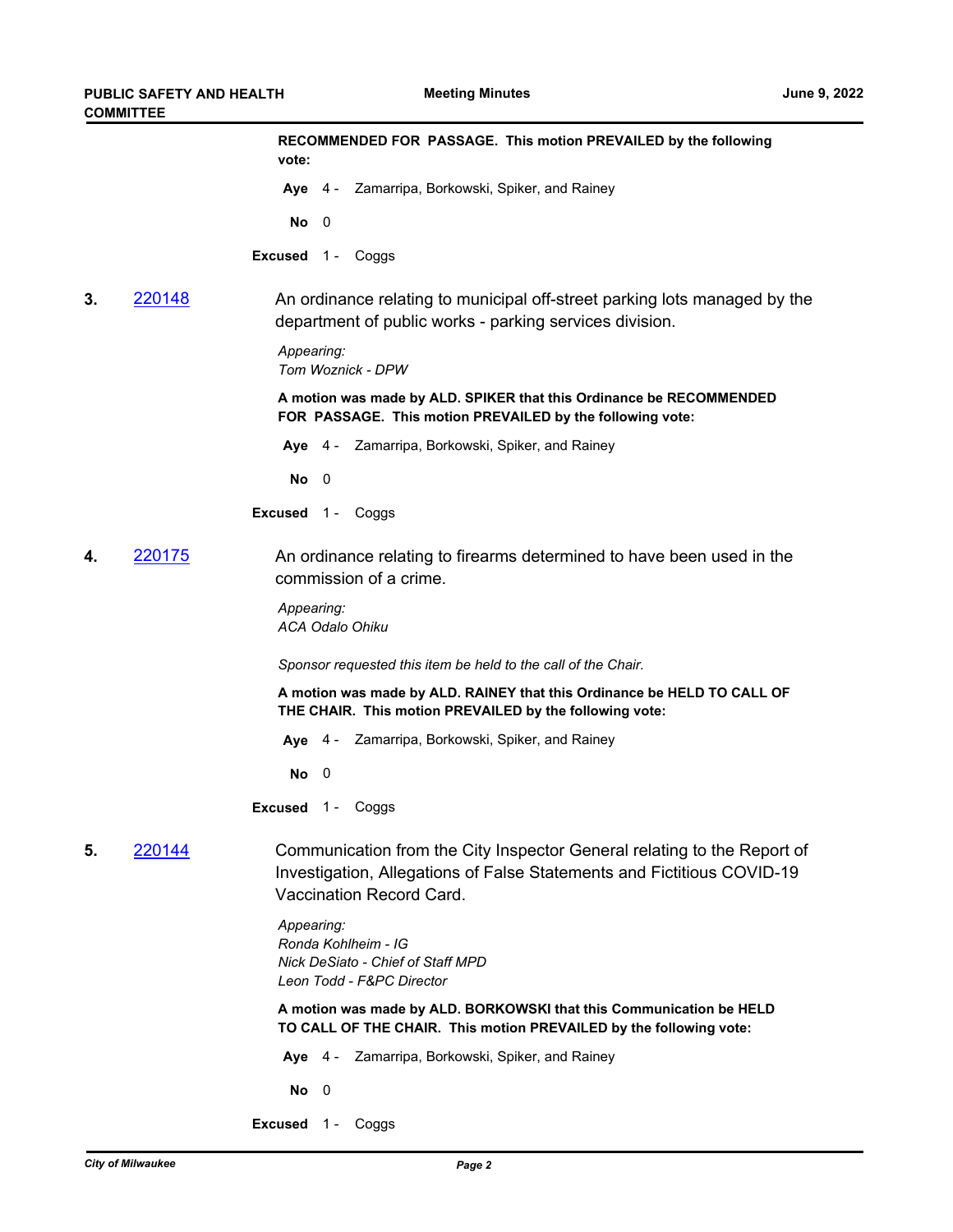**7.** [220147](http://milwaukee.legistar.com/gateway.aspx?m=l&id=/matter.aspx?key=62240) Resolution authorizing the Fire and Police Commission to sign the Participation Agreement between the City of Milwaukee, AT&T, and the State of Wisconsin to allow a site survey to be completed to facilitate connection to the State Emergency Services IP Network (ESInet).

> *Appearing: Leon Todd - Director F&PC Tom Maureau - Winbourne Consulting, LLC*

**A motion was made by ALD. BORKOWSKI that this Resolution be RECOMMENDED FOR ADOPTION. This motion PREVAILED by the following vote:**

**Aye** 4 - Zamarripa, Borkowski, Spiker, and Rainey

**No** 0

**Excused** 1 - Coggs

**8.** [211615](http://milwaukee.legistar.com/gateway.aspx?m=l&id=/matter.aspx?key=61325) Resolution authorizing the Milwaukee Fire Department to enter into a Memorandum of Understanding with The U.S. Department of Health and Human Services (HHS), Centers for Disease Control and Prevention (CDC), National Institute for Occupational Safety and Health (NIOSH) and the International Public Safety Data Institute (IPSDI) for their involvement in a study by NIOSH seeking to obtain data that will provide information regarding firefighters and emergency medical services (EMS) workers' occupational hazard exposures.

> *Appearing: Aaron Lipski - Chief of MFD*

**A motion was made by ALD. SPIKER that this Resolution be RECOMMENDED FOR ADOPTION. This motion PREVAILED by the following vote:**

**Aye** 4 - Zamarripa, Borkowski, Spiker, and Rainey

**No** 0

**Excused** 1 - Coggs

**9.** [220154](http://milwaukee.legistar.com/gateway.aspx?m=l&id=/matter.aspx?key=62255) Resolution relating to the retention of a consultant to assist the Community Collaborative Commission in the design, conduct and analysis of a community survey.

> *Appearing: Jim Owczarski - City Clerk*

**A motion was made by ALD. BORKOWSKI that this Resolution be RECOMMENDED FOR ADOPTION. This motion PREVAILED by the following vote:**

**Aye** 4 - Zamarripa, Borkowski, Spiker, and Rainey

**No** 0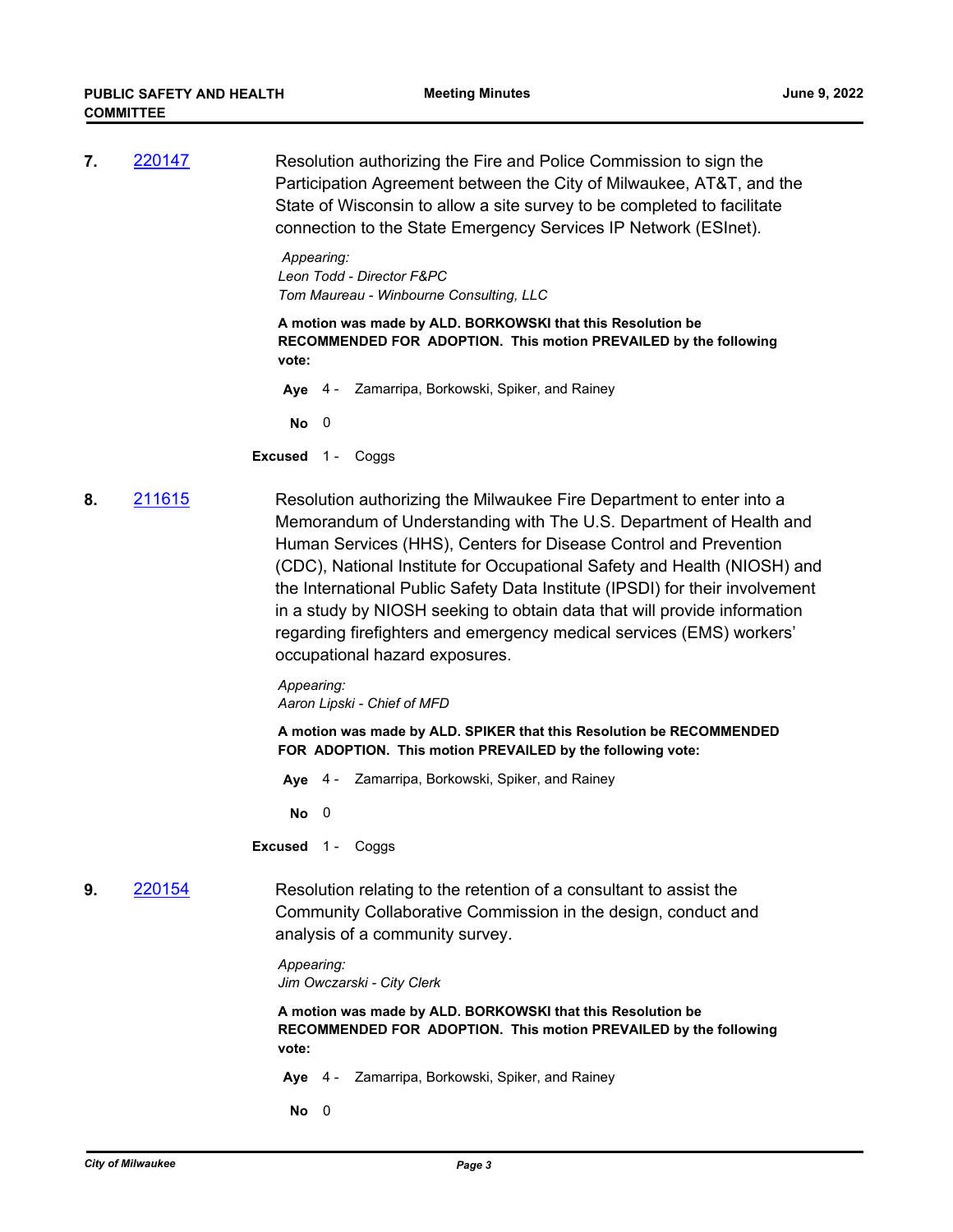| <b>Excused</b> |  | Coggs |
|----------------|--|-------|
|----------------|--|-------|

**10.** [200043](http://milwaukee.legistar.com/gateway.aspx?m=l&id=/matter.aspx?key=54349) Communication from the Milwaukee Health Department providing an update on its efforts responding to the COVID-19 pandemic.

> *Appearing: MHD Commissioner - Kirsten Johnson*

**A motion was made by ALD. BORKOWSKI that this Communication be HELD TO CALL OF THE CHAIR. This motion PREVAILED by the following vote:**

**Aye** 4 - Zamarripa, Borkowski, Spiker, and Rainey

**No** 0

**Excused** 1 - Coggs

**11.** [220182](http://milwaukee.legistar.com/gateway.aspx?m=l&id=/matter.aspx?key=62290) Resolution authorizing the Commissioner of Health to enter into a local agent agreement with the Wisconsin Department of Safety and Professional Services for the licensing and inspection of tattoo and body art establishments

> *Appearing: MHD Bus Opeartion manager - Aaron Szopinski Carly Hegarty MHD*

**A motion was made by ALD. BORKOWSKI that this Resolution be RECOMMENDED FOR ADOPTION. This motion PREVAILED by the following vote:**

- **Aye** 4 Zamarripa, Borkowski, Spiker, and Rainey
- **No** 0

**Excused** 1 - Coggs

**6.** [211255](http://milwaukee.legistar.com/gateway.aspx?m=l&id=/matter.aspx?key=60806) Substitute resolution committing the City to become a Vision Zero community.

> *Appearing: Ald. Murphy - Lead Sponsor Molly King - Mayor's Office Kate Riordan - DPW Infrastructure Transportation Members of the Coalition for Safe Driving in support of this resolution: Angela Marion - Exc. Director for Community Insurance Information Center John Rakowski - Sr. Director Running Rebels Jordan Morales - Coalition member*

*Also in support, MFD Chief Lipski Dan Casanova - DCD Jerrel Kruschke - DPW Commissioner*

*Ald. Borkowksi asked all members to become co-sponsors of this file. There were no objections.*

**A motion was made by ALD. BORKOWSKI that this Resolution be**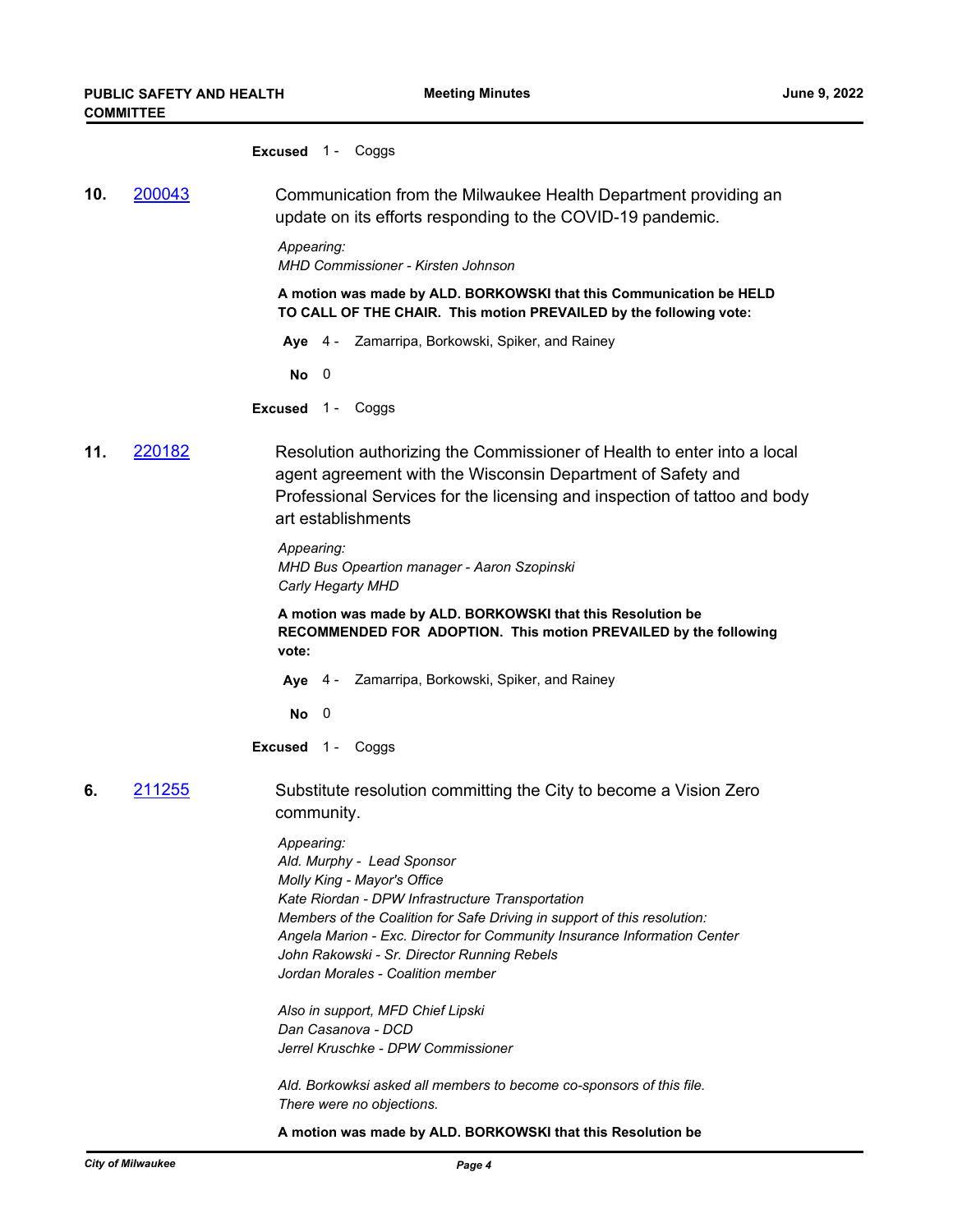| vote:                    | RECOMMENDED FOR ADOPTION. This motion PREVAILED by the following |                                                  |  |
|--------------------------|------------------------------------------------------------------|--------------------------------------------------|--|
|                          |                                                                  | Aye 4 - Zamarripa, Borkowski, Spiker, and Rainey |  |
| $No$ 0                   |                                                                  |                                                  |  |
| <b>Excused</b> 1 - Coggs |                                                                  |                                                  |  |

**This meeting will be webcast live at www.milwaukee.gov/channel25.**

**Meeting adjourned at 11:20AM Joanna Polanco Staff Assistant**

**In the event that Common Council members who are not members of this committee attend this meeting, this meeting may also simultaneously constitute a meeting of the Common Council or any of the following committees: Community and Economic Development, Finance and Personnel, Judiciary and Legislation, Licenses, Public Safety and Health, Public Works, Zoning, Neighborhoods & Development, and/or Steering and Rules. Whether a simultaneous meeting is occurring depends on whether the presence of one or more of the Common Council member results in a quorum of the Common Council or any of the above committees, and, if there is a quorum of another committee, whether any agenda items listed above involve matters within that committee's realm of authority. In the event that a simultaneous meeting is occurring, no action other than information gathering will be taken at the simultaneous meeting.**

**Times for specific agenda items are estimations. If items cannot be heard at their specified times, they will be heard as soon as practicable thereafter.**

**Upon reasonable notice, efforts will be made to accommodate the needs of persons with disabilities through sign language interpreters or auxiliary aids. For assistance contact the Legislative Services ADA Coordinator at 286-2998, (FAX)286-3456, (TDD)286-2025 or by writing to Room 205, City Hall, 200 E. Wells Street, Milwaukee, WI 53202.**

**City Hall and the Zeidler Municipal Building are accessible by "The Hop" City Hall Stations, the MCTS Green Line, Gold Line, 14, 15, 19, 30, 33, and 57 bus routes. Visit https://www.ridemcts.com/ for more information.**

**Bike racks are available on Water Street, Market Street, and Broadway, and a Bublr Bike Share station is located on the northeast corner of Kilbourn Avenue and Water Street.**

**Limited parking for persons attending meetings is available at reduced rates (5 hour limit) at the Milwaukee Center on the southwest corner of Kilbourn Avenue and Water Street. Parking tickets must be validated in the first floor Information Booth in City Hall.**